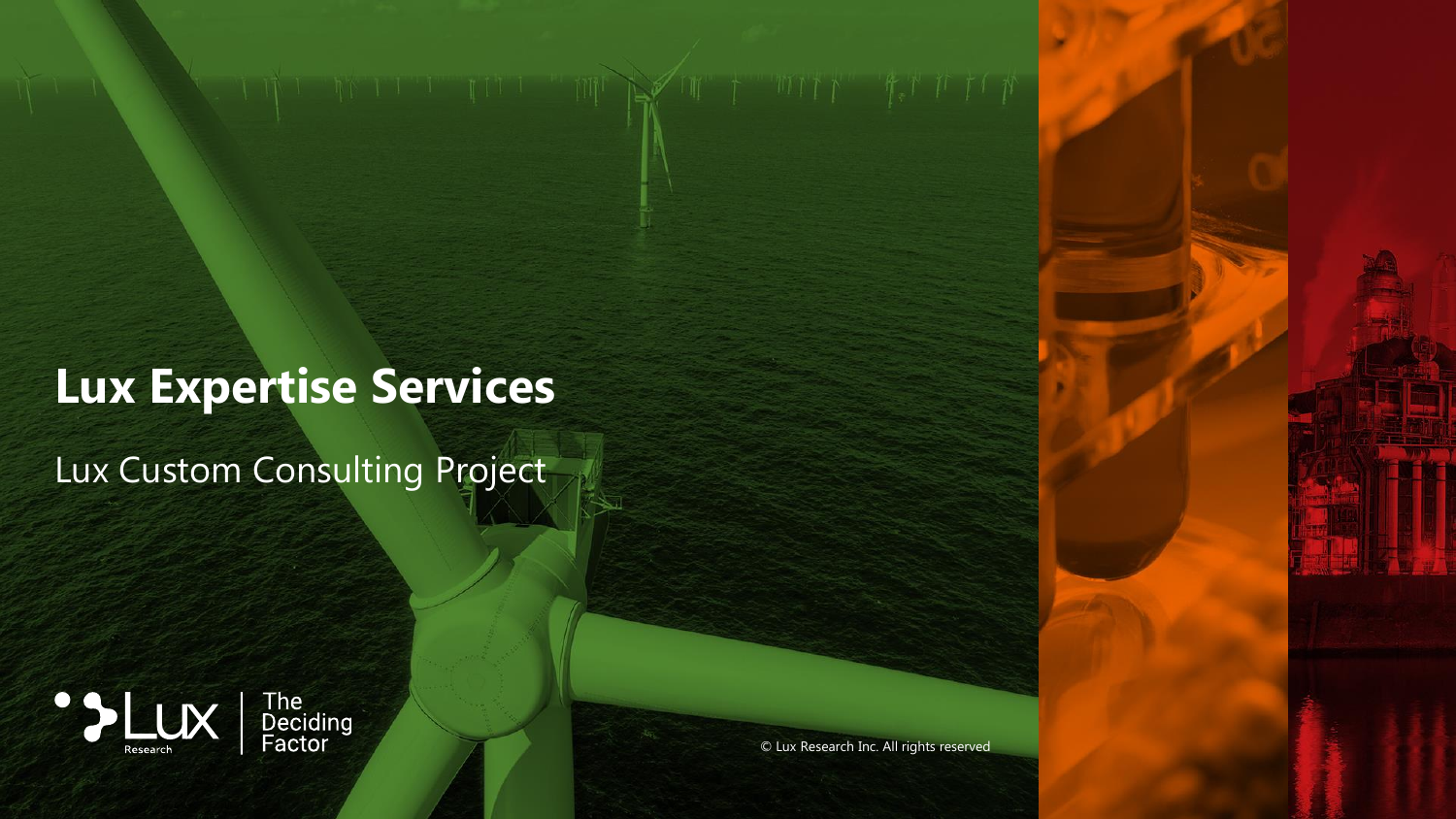## **Prioritizing advanced materials and design & manufacturing technologies for lightweighting power tools**



### **Challenge**

A leading power tool maker sought Lux Research's help identifying and prioritizing material innovations and related technologies to reduce the weight and improve the reliability of power tools.



### **Solution**

Lux identified and prioritized materials and material-related technologies that could be incorporated in currently available power tools within the next 5 years. Lux developed a taxonomy and built a landscape of 80+ material innovations; reviewed the technical strength and applicability of the identified innovations to prioritize solutions that would offer the client the most interesting and immediate opportunities; and provided an overview of emerging digital solutions to advance material innovations beyond the constraints of existing designs.

### **Value**



Lux provided the client with a clear understanding of available material innovations that provide lightweighting and reliability improvements. The client is using the deliverable to inform the company's product strategy and ultimately gain a clear competitive advantage.

A diverse set of materials offer immediate pathways for achieving lower weight and greater reliability; emerging digital solutions advance material innovation beyond the constraints of existing designs